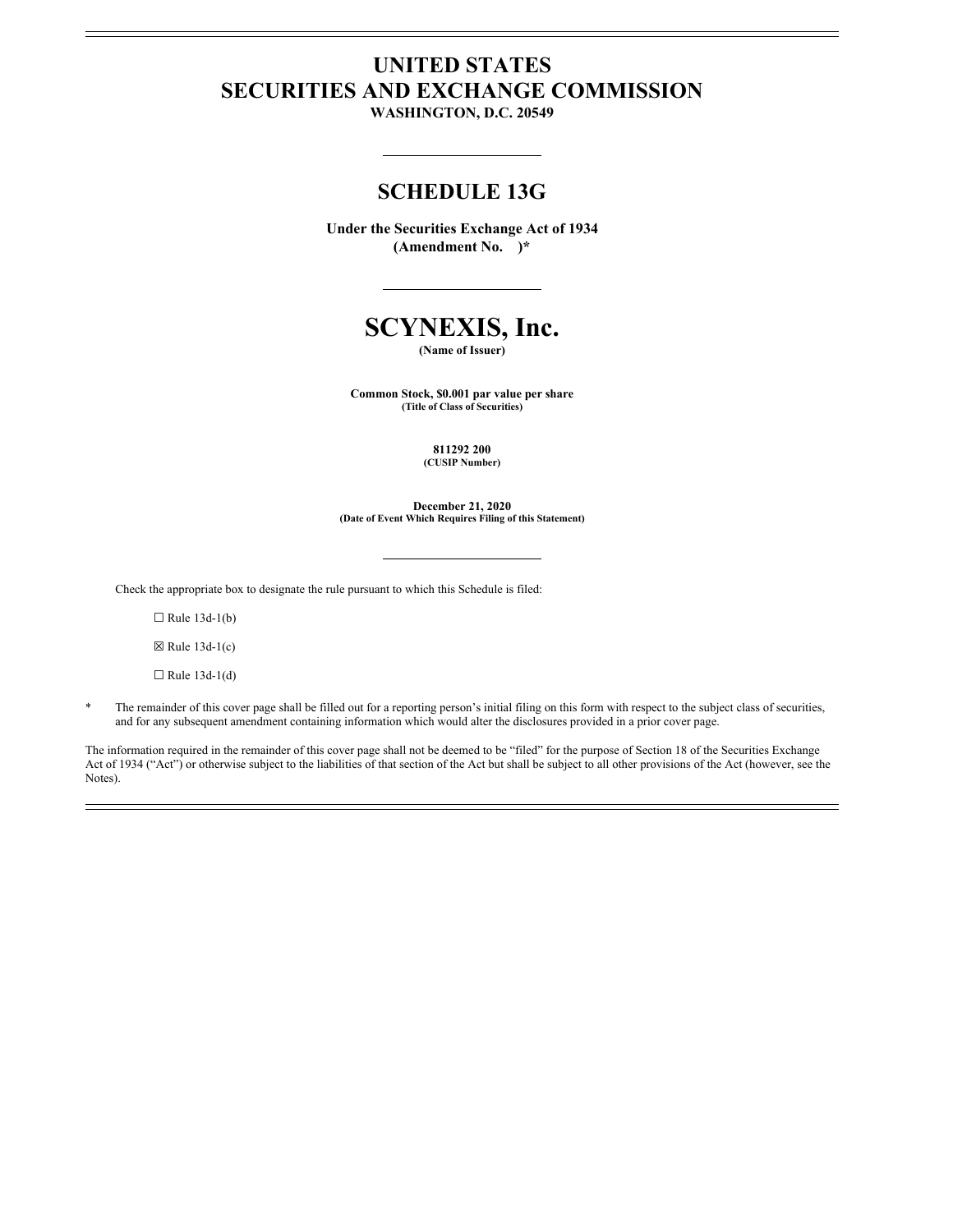| 1                                    | NAMES OF REPORTING PERSONS<br>I.R.S. IDENTIFICATION NOS. OF ABOVE PERSONS (ENTITIES ONLY) |                                                                                        |                                 |  |  |  |  |
|--------------------------------------|-------------------------------------------------------------------------------------------|----------------------------------------------------------------------------------------|---------------------------------|--|--|--|--|
|                                      |                                                                                           | Perceptive Advisors LLC                                                                |                                 |  |  |  |  |
| $\mathbf{2}$                         | (a) $\Box$                                                                                | CHECK THE APPROPRIATE BOX IF A MEMBER OF A GROUP (SEE INSTRUCTIONS)<br>$(b)$ $\square$ |                                 |  |  |  |  |
|                                      |                                                                                           |                                                                                        |                                 |  |  |  |  |
| $\mathbf{3}$                         |                                                                                           | <b>SEC USE ONLY</b>                                                                    |                                 |  |  |  |  |
| 4                                    | CITIZENSHIP OR PLACE OF ORGANIZATION                                                      |                                                                                        |                                 |  |  |  |  |
|                                      | Delaware                                                                                  |                                                                                        |                                 |  |  |  |  |
|                                      |                                                                                           | 5 <sup>1</sup>                                                                         | <b>SOLE VOTING POWER</b>        |  |  |  |  |
| <b>NUMBER OF</b>                     |                                                                                           |                                                                                        | $\theta$                        |  |  |  |  |
| <b>SHARES</b><br><b>BENEFICIALLY</b> |                                                                                           | 6                                                                                      | <b>SHARED VOTING POWER</b>      |  |  |  |  |
| <b>OWNED BY</b>                      |                                                                                           |                                                                                        | 1,300,000                       |  |  |  |  |
| <b>EACH</b><br><b>REPORTING</b>      |                                                                                           | 7                                                                                      | <b>SOLE DISPOSITIVE POWER</b>   |  |  |  |  |
| <b>PERSON</b><br>WITH:               |                                                                                           |                                                                                        | $\theta$                        |  |  |  |  |
|                                      |                                                                                           | 8                                                                                      | <b>SHARED DISPOSITIVE POWER</b> |  |  |  |  |
|                                      |                                                                                           |                                                                                        | 1,300,000                       |  |  |  |  |
| 9                                    | AGGREGATE AMOUNT BENEFICIALLY OWNED BY EACH REPORTING PERSON                              |                                                                                        |                                 |  |  |  |  |
|                                      | 1,300,000                                                                                 |                                                                                        |                                 |  |  |  |  |
| 10                                   | CHECK BOX IF THE AGGREGATE AMOUNT IN ROW (9) EXCLUDES CERTAIN SHARES (SEE INSTRUCTIONS)   |                                                                                        |                                 |  |  |  |  |
|                                      | $\Box$                                                                                    |                                                                                        |                                 |  |  |  |  |
| 11                                   | PERCENT OF CLASS REPRESENTED BY AMOUNT IN ROW 9                                           |                                                                                        |                                 |  |  |  |  |
|                                      | 6.8%                                                                                      |                                                                                        |                                 |  |  |  |  |
| 12                                   | TYPE OF REPORTING PERSON (SEE INSTRUCTIONS)                                               |                                                                                        |                                 |  |  |  |  |
|                                      | <b>IA</b>                                                                                 |                                                                                        |                                 |  |  |  |  |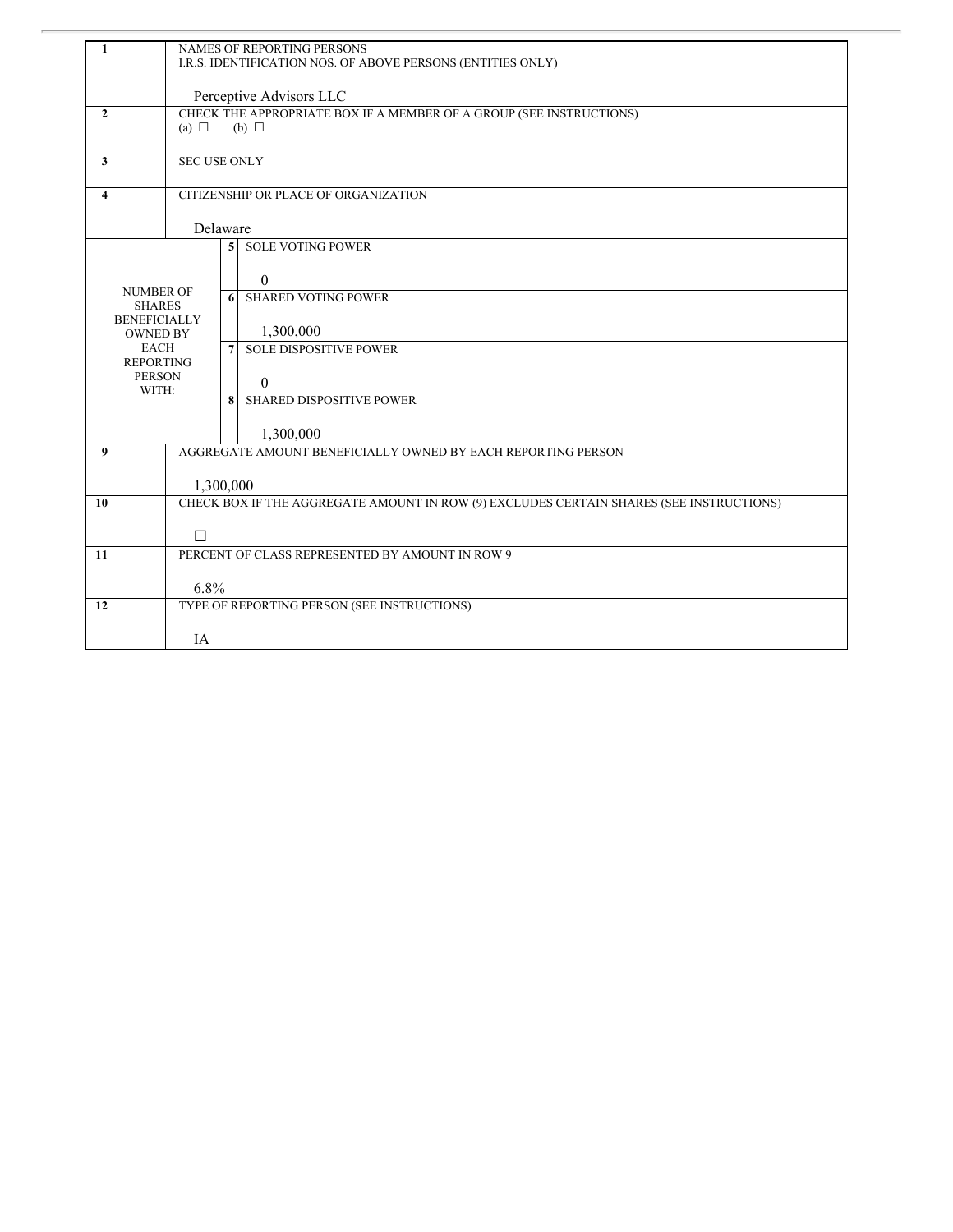| 1                                      | NAMES OF REPORTING PERSONS<br>I.R.S. IDENTIFICATION NOS. OF ABOVE PERSONS (ENTITIES ONLY) |                                                                                        |                               |  |  |  |  |
|----------------------------------------|-------------------------------------------------------------------------------------------|----------------------------------------------------------------------------------------|-------------------------------|--|--|--|--|
|                                        |                                                                                           | Joseph Edelman                                                                         |                               |  |  |  |  |
| $\mathbf{2}$                           | (a) $\Box$                                                                                | CHECK THE APPROPRIATE BOX IF A MEMBER OF A GROUP (SEE INSTRUCTIONS)<br>$(b)$ $\square$ |                               |  |  |  |  |
|                                        |                                                                                           |                                                                                        |                               |  |  |  |  |
| $\mathbf{3}$                           | <b>SEC USE ONLY</b>                                                                       |                                                                                        |                               |  |  |  |  |
| $\overline{\mathbf{4}}$                | CITIZENSHIP OR PLACE OF ORGANIZATION                                                      |                                                                                        |                               |  |  |  |  |
|                                        | United States of America                                                                  |                                                                                        |                               |  |  |  |  |
|                                        |                                                                                           | 5 <sup>1</sup>                                                                         | <b>SOLE VOTING POWER</b>      |  |  |  |  |
|                                        |                                                                                           |                                                                                        | $\theta$                      |  |  |  |  |
|                                        | <b>NUMBER OF</b><br><b>SHARES</b>                                                         |                                                                                        | <b>SHARED VOTING POWER</b>    |  |  |  |  |
| <b>BENEFICIALLY</b><br><b>OWNED BY</b> |                                                                                           |                                                                                        | 1,300,000                     |  |  |  |  |
| <b>EACH</b><br><b>REPORTING</b>        |                                                                                           | 7                                                                                      | <b>SOLE DISPOSITIVE POWER</b> |  |  |  |  |
| <b>PERSON</b><br>WITH:                 |                                                                                           |                                                                                        | $\theta$                      |  |  |  |  |
|                                        |                                                                                           | 8                                                                                      | SHARED DISPOSITIVE POWER      |  |  |  |  |
|                                        |                                                                                           |                                                                                        | 1,300,000                     |  |  |  |  |
| $\boldsymbol{Q}$                       | AGGREGATE AMOUNT BENEFICIALLY OWNED BY EACH REPORTING PERSON                              |                                                                                        |                               |  |  |  |  |
|                                        | 1,300,000                                                                                 |                                                                                        |                               |  |  |  |  |
| 10                                     | CHECK BOX IF THE AGGREGATE AMOUNT IN ROW (9) EXCLUDES CERTAIN SHARES (SEE INSTRUCTIONS)   |                                                                                        |                               |  |  |  |  |
|                                        | $\Box$                                                                                    |                                                                                        |                               |  |  |  |  |
| 11                                     | PERCENT OF CLASS REPRESENTED BY AMOUNT IN ROW 9                                           |                                                                                        |                               |  |  |  |  |
|                                        | 6.8%                                                                                      |                                                                                        |                               |  |  |  |  |
| 12                                     | TYPE OF REPORTING PERSON (SEE INSTRUCTIONS)                                               |                                                                                        |                               |  |  |  |  |
|                                        | IN                                                                                        |                                                                                        |                               |  |  |  |  |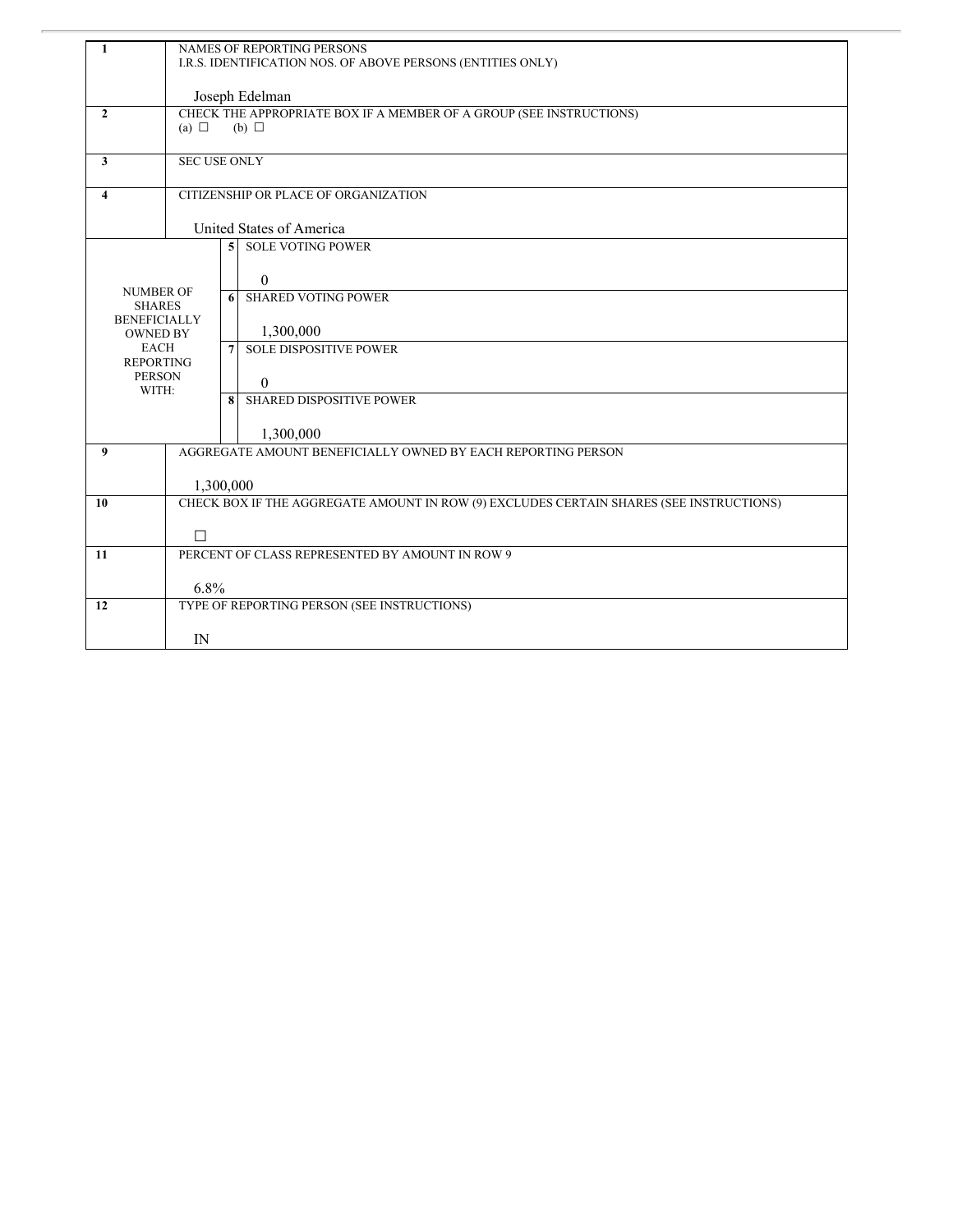| 1                                                                           | NAMES OF REPORTING PERSONS<br>I.R.S. IDENTIFICATION NOS. OF ABOVE PERSONS (ENTITIES ONLY)            |  |  |  |  |
|-----------------------------------------------------------------------------|------------------------------------------------------------------------------------------------------|--|--|--|--|
|                                                                             | Perceptive Life Sciences Master Fund, Ltd.                                                           |  |  |  |  |
| $\mathbf{2}$                                                                | CHECK THE APPROPRIATE BOX IF A MEMBER OF A GROUP (SEE INSTRUCTIONS)<br>$(b)$ $\square$<br>(a) $\Box$ |  |  |  |  |
| $\mathbf{3}$                                                                | <b>SEC USE ONLY</b>                                                                                  |  |  |  |  |
| $\overline{\mathbf{4}}$                                                     | CITIZENSHIP OR PLACE OF ORGANIZATION                                                                 |  |  |  |  |
|                                                                             | Cayman Islands                                                                                       |  |  |  |  |
|                                                                             | <b>SOLE VOTING POWER</b><br>5<br>$\theta$                                                            |  |  |  |  |
| <b>NUMBER OF</b><br><b>SHARES</b><br><b>BENEFICIALLY</b><br><b>OWNED BY</b> | <b>SHARED VOTING POWER</b><br>6<br>1,300,000                                                         |  |  |  |  |
| <b>EACH</b><br><b>REPORTING</b><br><b>PERSON</b><br>WITH:                   | <b>SOLE DISPOSITIVE POWER</b><br>$\overline{7}$<br>$\theta$                                          |  |  |  |  |
|                                                                             | SHARED DISPOSITIVE POWER<br>8<br>1,300,000                                                           |  |  |  |  |
| 9                                                                           | AGGREGATE AMOUNT BENEFICIALLY OWNED BY EACH REPORTING PERSON                                         |  |  |  |  |
|                                                                             | 1,300,000                                                                                            |  |  |  |  |
| 10                                                                          | CHECK BOX IF THE AGGREGATE AMOUNT IN ROW (9) EXCLUDES CERTAIN SHARES (SEE INSTRUCTIONS)              |  |  |  |  |
|                                                                             | $\Box$                                                                                               |  |  |  |  |
| 11                                                                          | PERCENT OF CLASS REPRESENTED BY AMOUNT IN ROW 9                                                      |  |  |  |  |
| 12                                                                          | 6.8%<br>TYPE OF REPORTING PERSON (SEE INSTRUCTIONS)                                                  |  |  |  |  |
|                                                                             |                                                                                                      |  |  |  |  |
|                                                                             | CO                                                                                                   |  |  |  |  |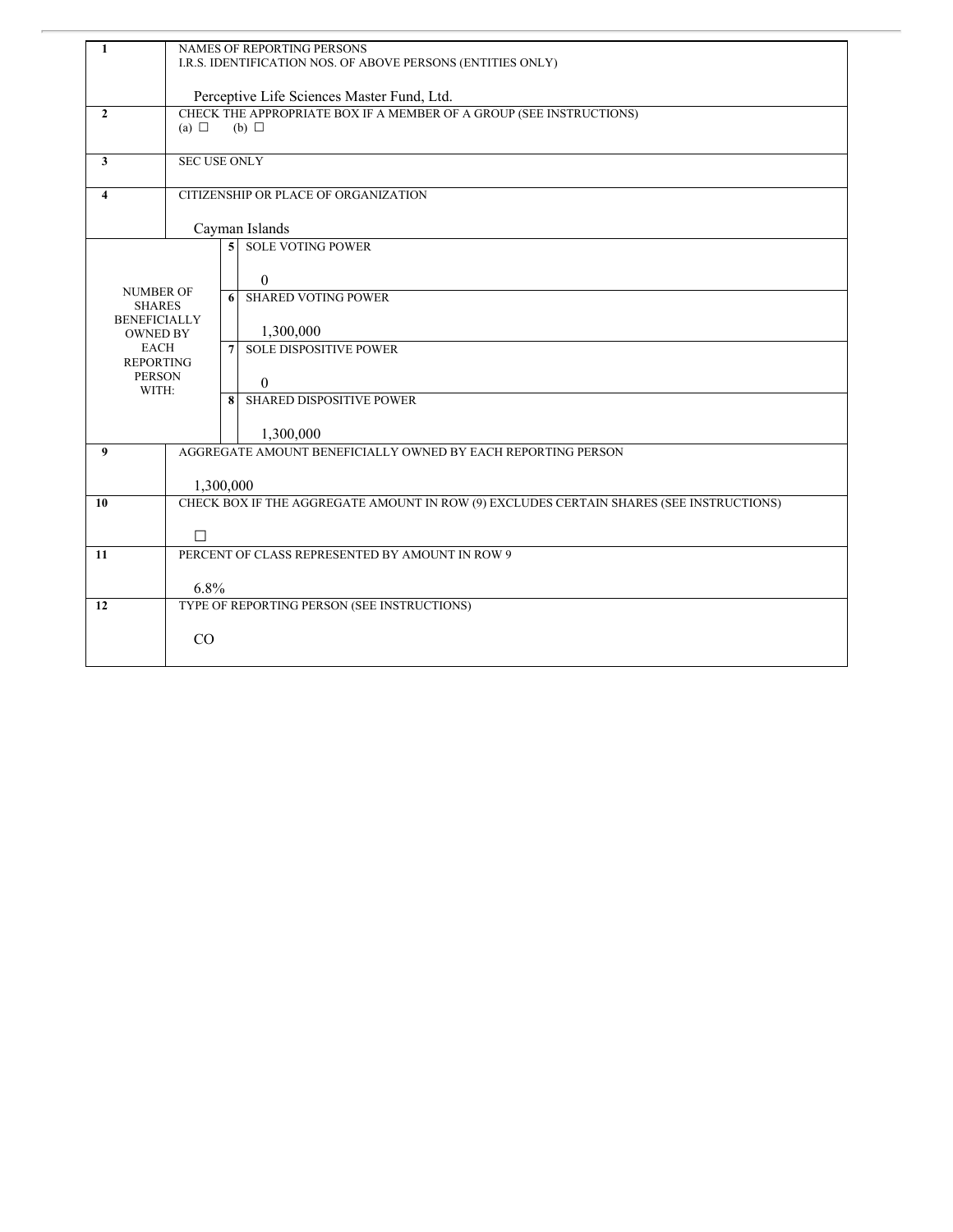## **Item 1(a). Name of Issuer:**

SCYNEXIS, Inc. (the "Issuer")

## **Item 1(b). Address of Issuer's Principal Executive Offices:**

1 Evertrust Plaza, 13th Floor, Jersey City, New Jersey 07302

## **Item 2(a). Names of Persons Filing:**

The names of the persons filing this report (collectively, the "Reporting Persons") are: Perceptive Advisors LLC ("Perceptive Advisors") Joseph Edelman ("Mr. Edelman") Perceptive Life Sciences Master Fund, Ltd. (the "Master Fund")

### **Item 2(b). Address of Principal Business Office or, if None, Residence:**

The address of the principal business office of each of the Reporting Persons is: 51 Astor Place, 10th Floor New York, NY 10003

#### **Item 2(c). Citizenship:**

Perceptive Advisors is a Delaware limited liability company Mr. Edelman is a United States citizen The Master Fund is a Cayman Islands corporation

## **Item 2(d). Title of Class of Securities:**

Common Stock, \$0.001 par value per share ("Common Stock")

#### **Item 2(e). CUSIP Number:**

811292 200

#### Item 3. If this statement is filed pursuant to § 240.13d-1(b) or 240.13d-2(b) or (c), check whether the person filing is a:

Not applicable.

### **Item 4. Ownership.**

The information required by this item with respect to each Reporting Person is set forth in Rows 5 through 9 and 11 of the cover page to this Schedule 13G. The ownership percentages reported are based on 19,138,119 outstanding shares of Common Stock, as reported in the Issuer's prospectus supplement filed on December 17, 2021.

The Master Fund directly holds 1,300,000 shares of Common Stock. Perceptive Advisors serves as the investment manager to the Master Fund and may be deemed to beneficially own such shares. Mr. Edelman is the managing member of Perceptive Advisors and may be deemed to beneficially own such shares.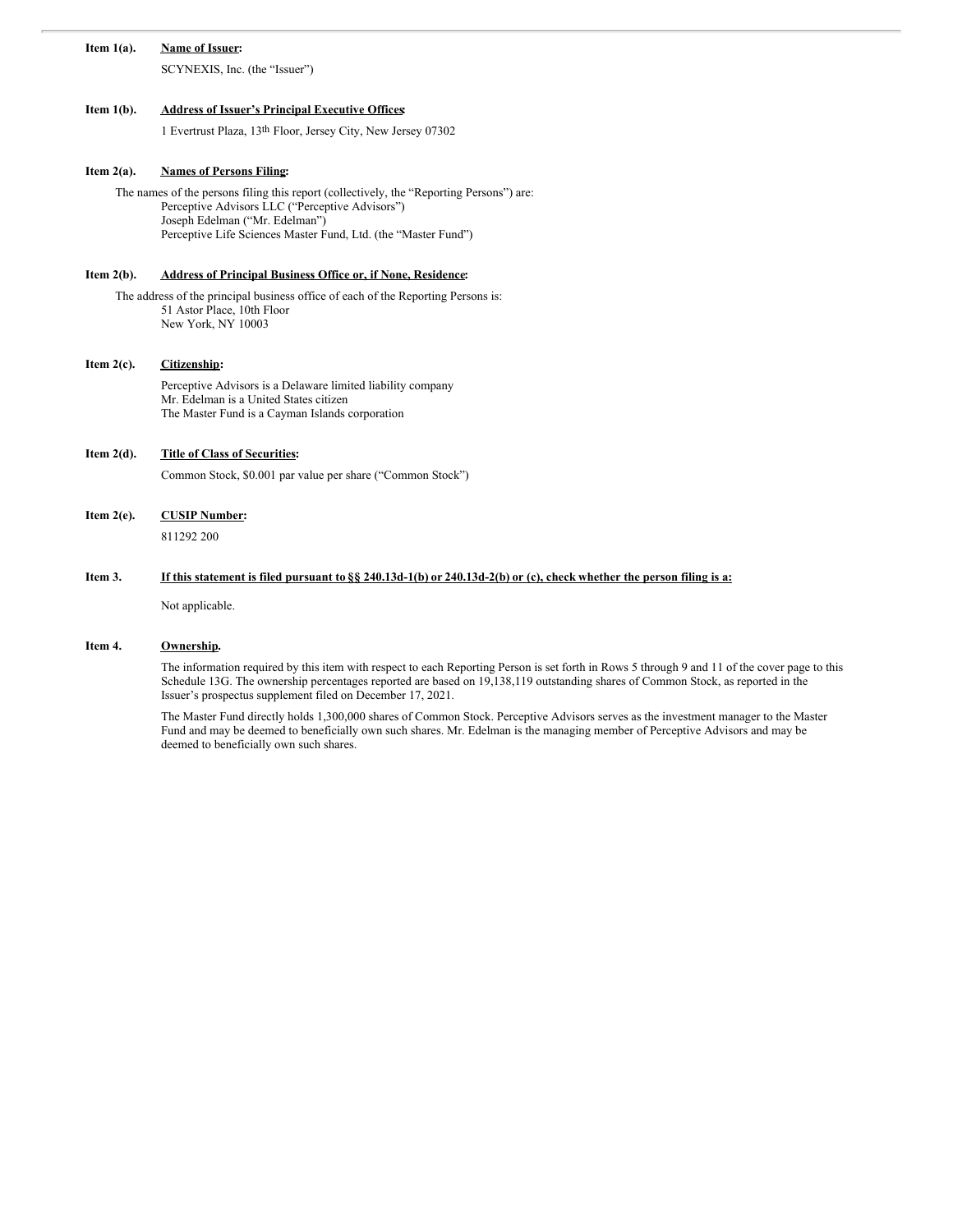#### **Item 5. Ownership of Five Percent or Less of a Class.**

If this statement is being filed to report the fact that as of the date hereof the Reporting Persons have ceased to be the beneficial owner of more than five percent of the class of securities, check the following  $\square$ .

**Item 6. Ownership of More than Five Percent on Behalf of Another Person.**

Not applicable.

#### Item 7. Identification and Classification of the Subsidiary Which Acquired the Security Being Reported on by the Parent Holding **Company or Control Person.**

Not applicable.

#### **Item 8. Identification and Classification of Members of the Group.**

Not applicable. **Item 9. Notice of Dissolution of Group.**

Not applicable.

## **Item 10. Certification.**

By signing below I certify that, to the best of my knowledge and belief, the securities referred to above were not acquired and are not held for the purpose of or with the effect of changing or influencing the control of the issuer of the securities and were not acquired and are not held in connection with or as a participant in any transaction having that purpose or effect, other than activities solely in connection with a nomination under § 240.14a-11.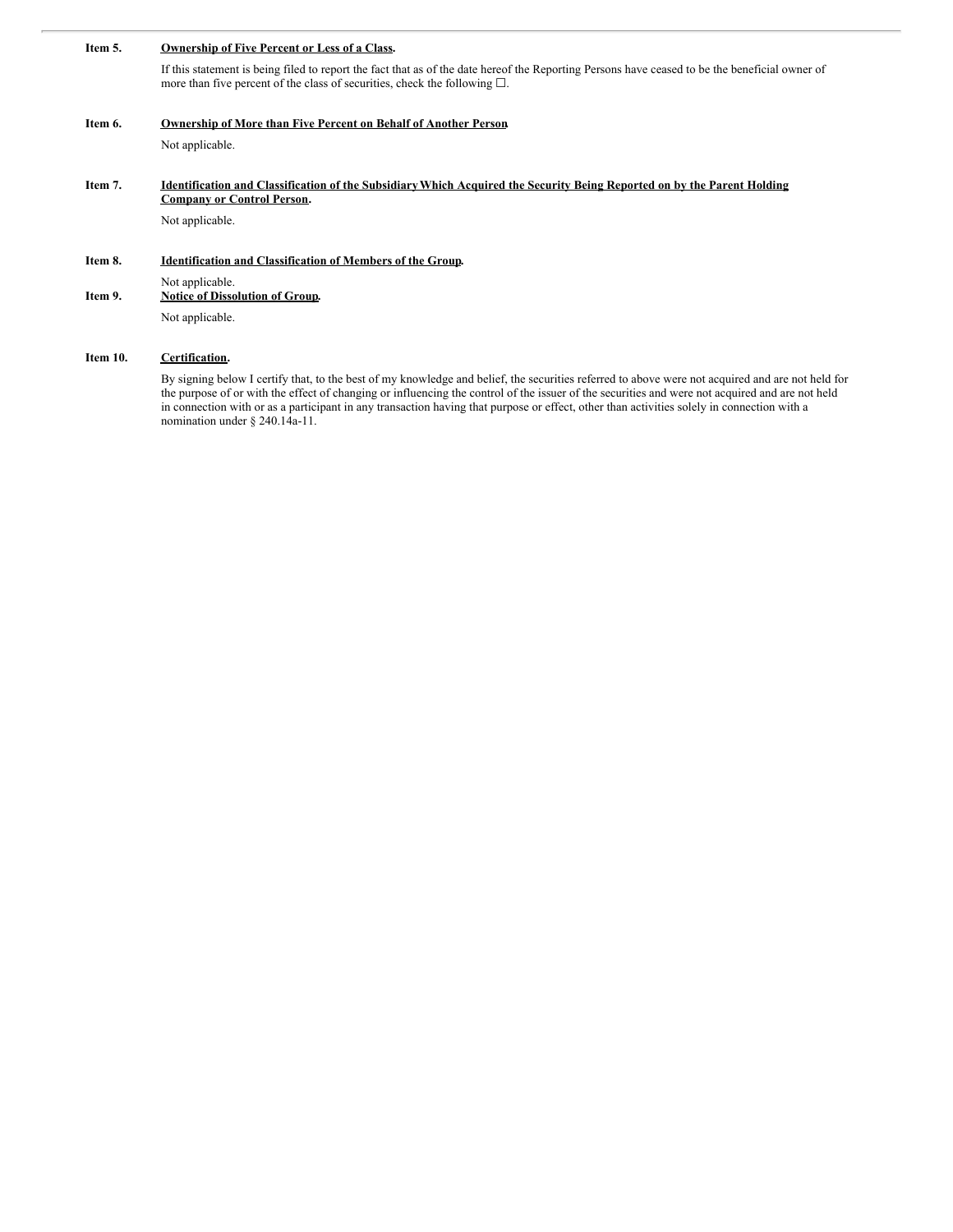## **SIGNATURE**

After reasonable inquiry and to the best of its knowledge and belief, each of the undersigned certifies that the information set forth in this statement is true, complete and correct.

Date: January 27, 2021

PERCEPTIVE ADVISORS LLC

By: /s/ Joseph Edelman

Name: Joseph Edelman Title: Managing Member

/s/ Joseph Edelman JOSEPH EDELMAN

PERCEPTIVE LIFE SCIENCES MASTER FUND, LTD.

By: Perceptive Advisors LLC

By: /s/ Joseph Edelman

Name: Joseph Edelman Title: Managing Member